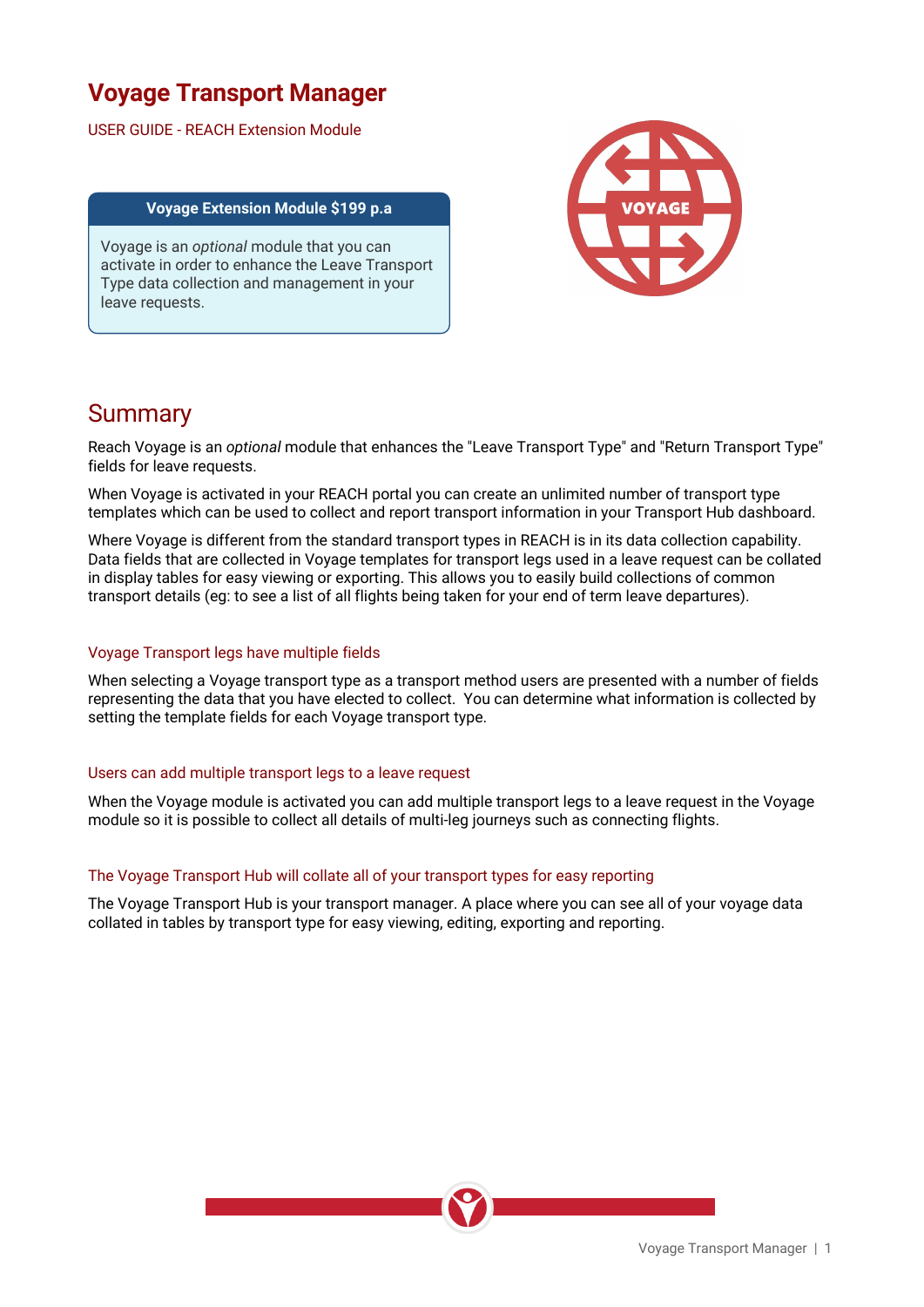# Configuring Voyage Tranport Types

### Transport Type Configuration

When the Voyage module is activated additional configuration settings will become available in your Transport Type configuration settings. *System Configuration > Transport Types* 

The configuration for individual Transport Types has a new property that can be selected called Uses Voyage. This property determines if the transport type will operate as a standard transport type or as a Voyage transport type.

Standard Transport Types have no special features. They are simply a label that is used to identify the method of transport being used for departure or return in student leave requests.

Voyage Transport Types allow you to collect additional data via a data collection form that as is associated with the Voyage Transport Type. The data collected in Voyage transport type forms can then be collated and displayed using the Transport Hub dashboard for viewing or easy exporting to spreadsheets or transport lists.

If Voyage is turned off the Voyage configuration options are disabled.

| Label                                                                               |                                                                                    |                        |              |  |  |
|-------------------------------------------------------------------------------------|------------------------------------------------------------------------------------|------------------------|--------------|--|--|
| New Leave Transport Type                                                            |                                                                                    |                        |              |  |  |
| This is the name of the Leave Transport Type that everyone will see                 |                                                                                    |                        |              |  |  |
| Direction                                                                           |                                                                                    |                        |              |  |  |
| Returning                                                                           |                                                                                    |                        |              |  |  |
| This determines whether this is a Leave or Return Transport Type                    |                                                                                    |                        |              |  |  |
| <b>Voyage Type</b>                                                                  |                                                                                    |                        |              |  |  |
| Use Voyage                                                                          |                                                                                    |                        | $\checkmark$ |  |  |
| Select                                                                              |                                                                                    |                        |              |  |  |
| Don't use voyage                                                                    |                                                                                    |                        |              |  |  |
| Use voyage                                                                          |                                                                                    |                        |              |  |  |
|                                                                                     | This determines if a special form will be displayed when using this transport type |                        |              |  |  |
| <b>Template</b>                                                                     |                                                                                    |                        |              |  |  |
| <b>Flight Booking</b>                                                               | + Apply Template<br>v                                                              |                        |              |  |  |
|                                                                                     |                                                                                    |                        |              |  |  |
| Select                                                                              |                                                                                    |                        |              |  |  |
| 2<br>Taxi                                                                           |                                                                                    |                        |              |  |  |
| <b>Public Transport</b>                                                             |                                                                                    |                        |              |  |  |
|                                                                                     |                                                                                    |                        |              |  |  |
|                                                                                     |                                                                                    |                        |              |  |  |
| Text                                                                                | + Add Field<br>$\checkmark$                                                        | <b>C</b> Revert Fields |              |  |  |
|                                                                                     |                                                                                    |                        |              |  |  |
| Label                                                                               | <b>Field Type</b>                                                                  |                        |              |  |  |
| Provider                                                                            | Text                                                                               | 3                      |              |  |  |
| Time/Date                                                                           | Date<br>Text                                                                       |                        |              |  |  |
| Departs from                                                                        | Text                                                                               |                        |              |  |  |
| Destination                                                                         |                                                                                    |                        |              |  |  |
|                                                                                     | Date<br>Text                                                                       |                        |              |  |  |
| <b>Flight Booking</b><br><b>Field Type</b><br>Arrival Time<br><b>Booking Number</b> |                                                                                    |                        |              |  |  |
| Domestic/International<br>Notes                                                     | Text<br>Text                                                                       |                        |              |  |  |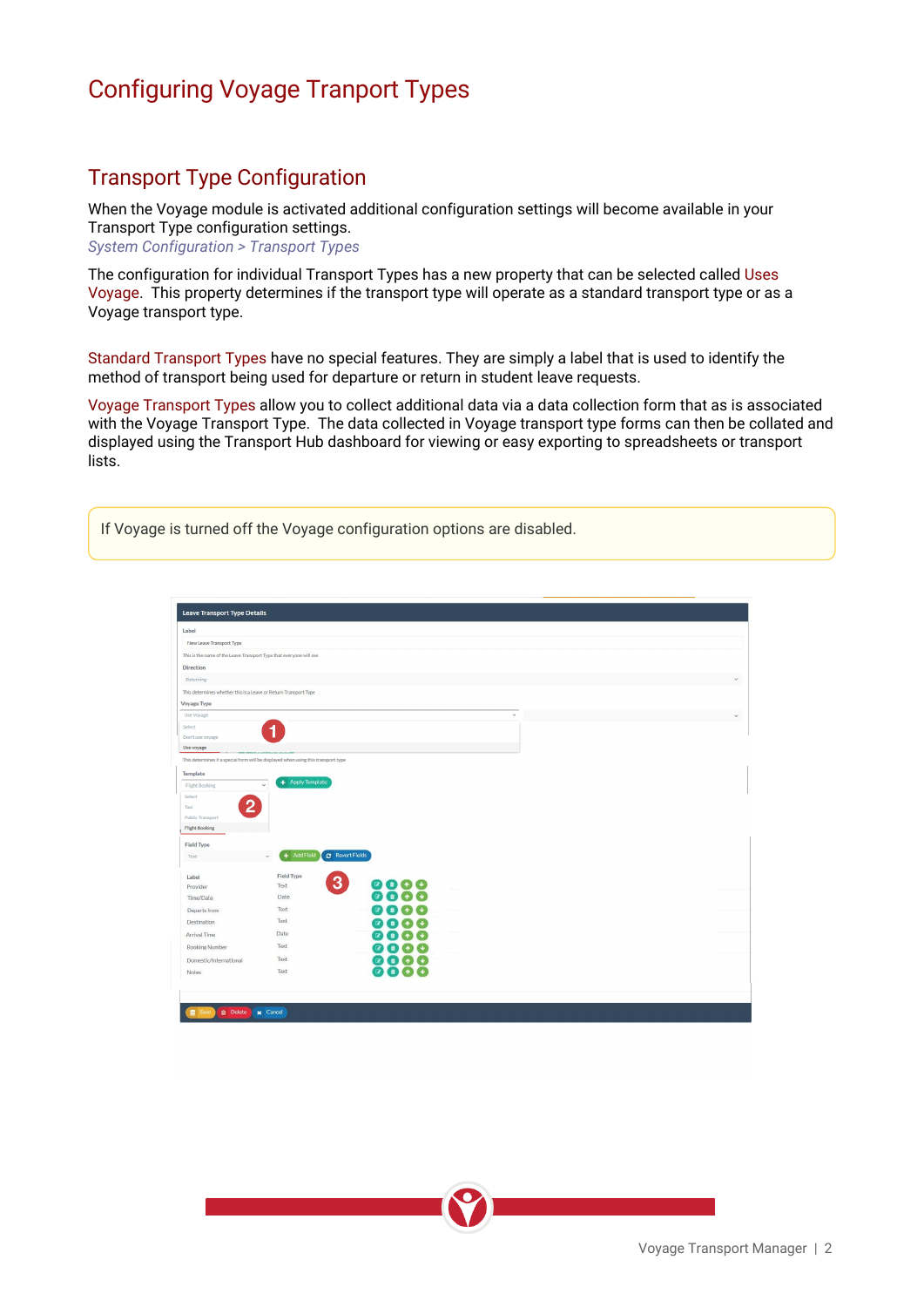### Configuring Voyage Transport Types

 $\blacksquare$  Selecting the Uses Voyage option will enable you to set the data collection template that you want to use for the transport type. This is the set of data fields that will be displayed to the user when the Voyage transport type is selected. It will be used to collect the relevant data so we can then display the details of this transport type in your Transport Hub dashboard.

 $\overline{\mathbf{2}}$  Select a template or build your own. There are three (3) preset templates that you can use to build your Voyage transport type template from or you can build your Voyage transport type from scratch by not selecting any template and adding the fields that you need. When a template is selected and applied then the preset fields for the transport type template will be displayed.

3 Manage your Transport Type data fields. You can edit or delete any of the template data fields. You can adjust the order in which the existing data fields appear in the transport type display and you can add new fields if you want to create new fields for the transport type or to build one from scratch.

#### How to Add a new field to a Voyage transport type

- Select the Field Type that you want to add. You can add Time/Date based fields or Text fields
- Add the field type to the transport type profile
- Open (edit) the field to give it a name or label
- Once added to the transport type you can use the action icons to manage the field (edit, delete, move up, move down)

When a Voyage transport type is saved it will become available in the Leave Request form for users if it is set as one of the transport types that are permitted for any particular leave type.

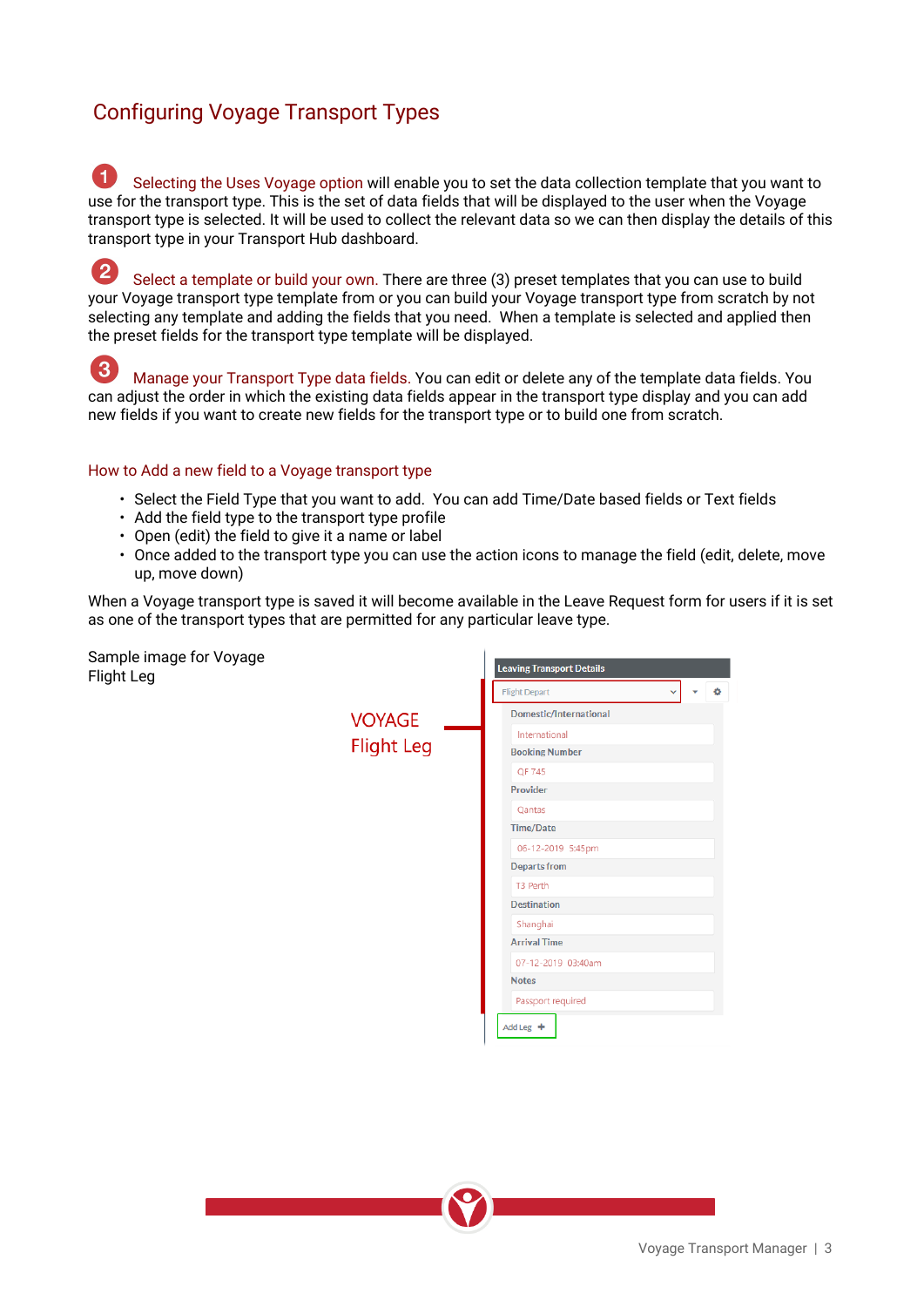# Using Voyage transport types

When the Voyage module is activated there is modified user interface and behaviour in the leave creation, leave editing and leave notifications procedures. In addition, the Transport Hub dashboard can be used to review all Voyage transport details.

Users can utilise both Standard transport types and Voyage transport types in leave request forms when Voyage is active. The difference with a Voyage transport type is that is includes a form for the collection of additional information related to the transport type.

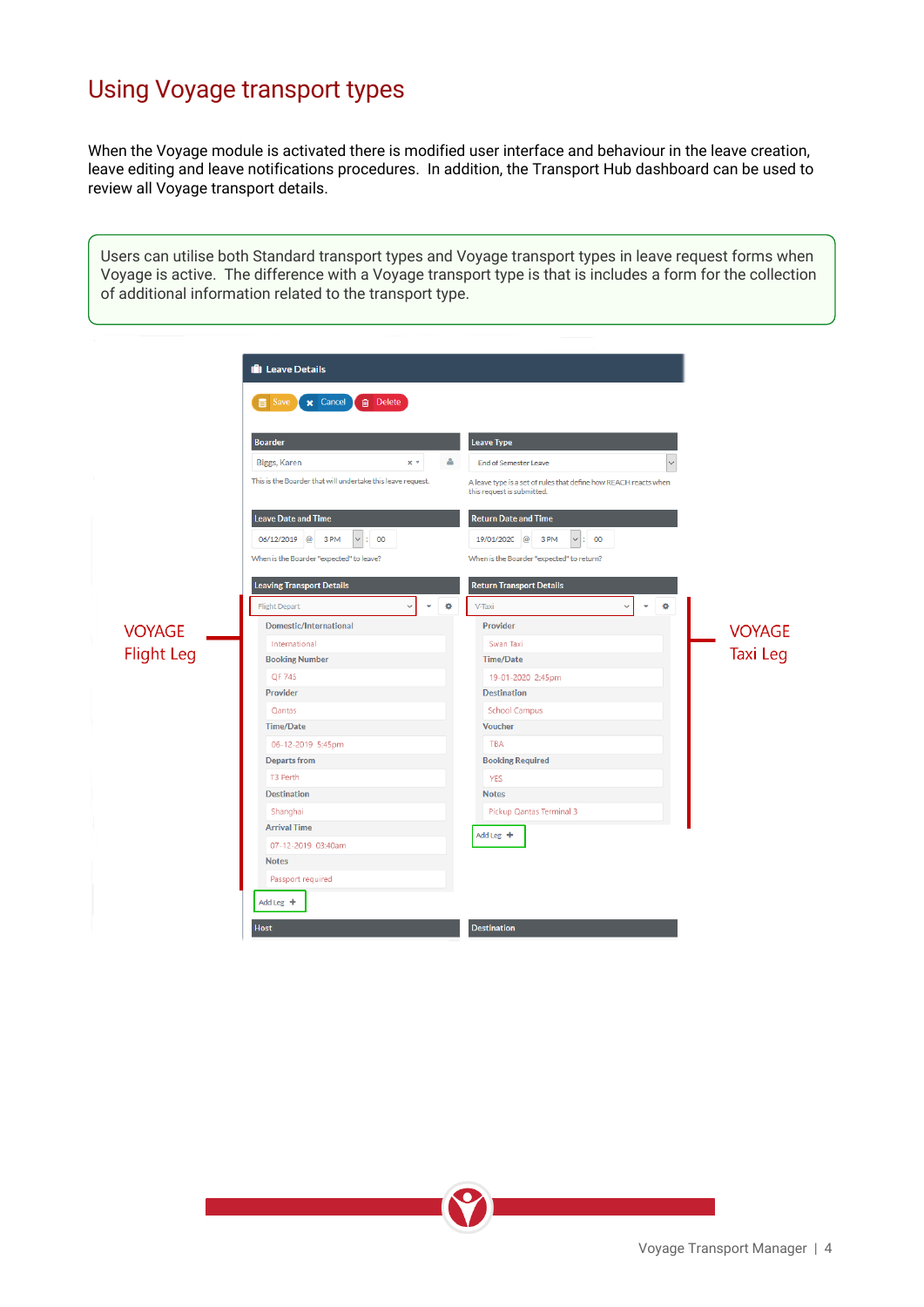### Leave Creation

When using Voyage, the Departure and Return Transport Type fields of the Leave Request Form will allow users to add multiple transport legs to their departure and arrival journeys. Each leg allows the user to select a transport type. Users can select either Standard transport types or Voyage transport types for each individual leg.

When a transport method is selected, an Options button will appear beside each transport leg that is selected to allow the user to move the item up or down the journey schedule or to delete the transport leg from the list of legs.

The Add Leg button allows you to add additional transport legs to a departure or return journey. A new transport (dropdown) selector is added allowing the user to select the transport method for the new leg.

If the transport type selected for a new leg is a Voyage transport type then the form displaying all of the required fields for that Voyage transport type will appear below the selector and users can then add the relevant details the transport type added. Any data that is added by the user will remain visible in the leave item details view and it will also become visible in the Transport Hub dashboard.

The Side arrow icon beside a Voyage transport type will open or close the form details from view.

When Voyage is turned off, the "Add Leg" button, as well as the buttons to reorder and delete legs are hidden from the user.

Upon saving a leave request, the list of transport types, their order, and any information entered into voyage forms will save associated to the leave request.

#### **Leave Creation with Voyage turned off**

When viewing a new leave request while voyage is turned off, the leave request will initialise with the basic, single transport selector in each of the Departure and Return Transport Type fields of the leave request form. The Add Leg button and the options button for each leg will not display if Voyage is not activated.

When a transport type selector is changed to a transport type that has had a voyage form configured, but voyage has since turned off, the form will display, but the user will not be able to enter data for that form.

| <b>Leaving Transport Details</b> |                       |  |   |
|----------------------------------|-----------------------|--|---|
| V-Taxi                           |                       |  |   |
| <b>Flight Depart</b>             |                       |  | ô |
| Airport Pickup                   |                       |  |   |
| Add Leg $+$                      | <b>VOYAGE ACTIONS</b> |  |   |
|                                  | ← Move Up             |  |   |
|                                  | Move Down             |  |   |
|                                  | <b>O</b> Delete       |  |   |

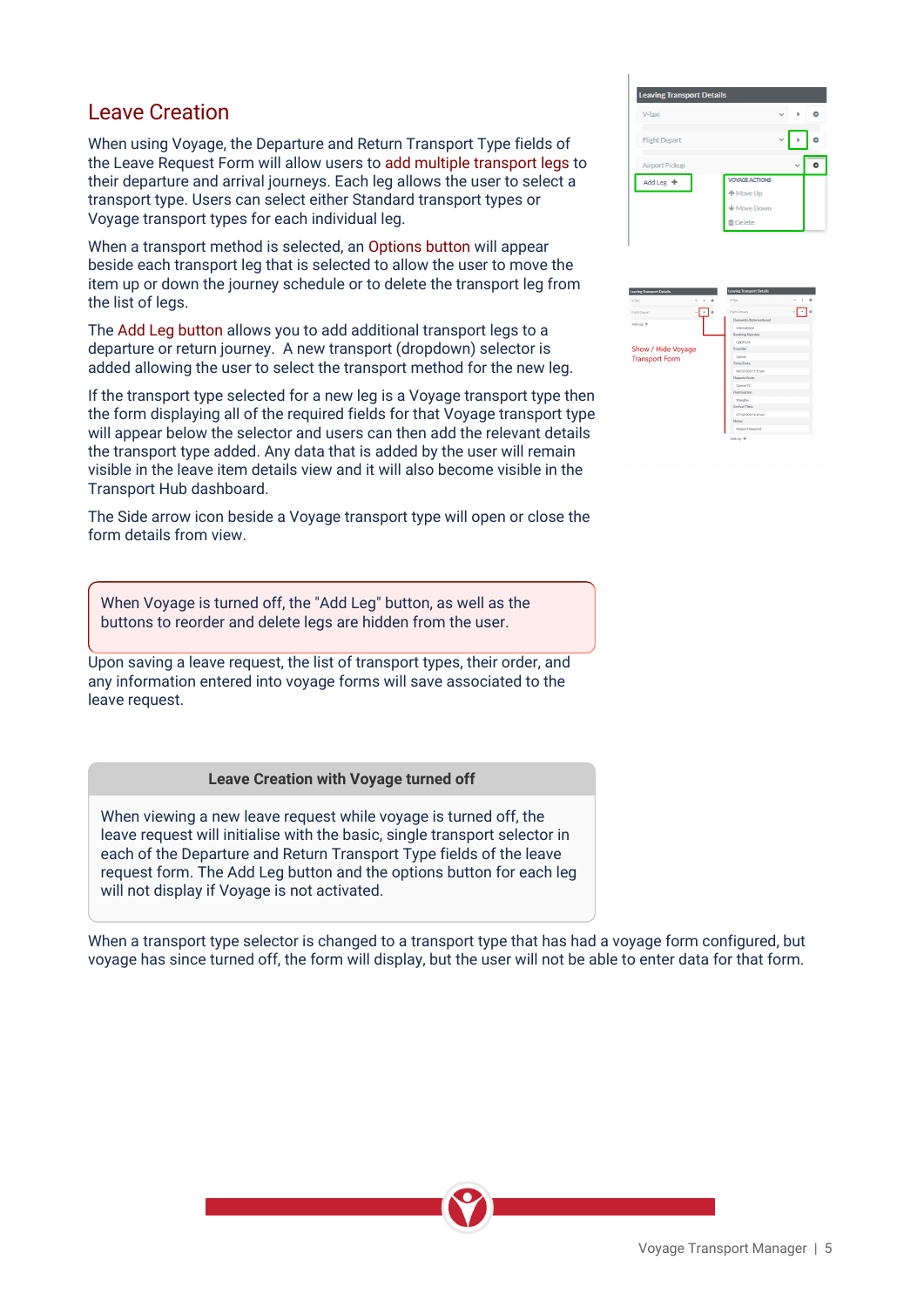# Transport Hub Dashboard

The Transport Hub Dashboard is where all of your Voyage transport data can be collated and presented in a table format for quick viewing or for easy export to spreadsheets. *Go to: Reporting > Transport Hub*

| <b>Q</b> Transport Hub                                                                         |   |                                                            |          |                                                            |                                                                                |                           |                          |                        |          |                       |                        |          |                          |                    |                |                     |
|------------------------------------------------------------------------------------------------|---|------------------------------------------------------------|----------|------------------------------------------------------------|--------------------------------------------------------------------------------|---------------------------|--------------------------|------------------------|----------|-----------------------|------------------------|----------|--------------------------|--------------------|----------------|---------------------|
| v-Taxi (Leaving)<br>v-Taxi (Returning)<br>Flight Depart (Leaving)<br>Flight Return (Returning) |   | Flight Depart (Leaving), Flight Return (Returning) <<br>(1 | ممه<br>ے | 05/12/2019 4:11 pm<br><b>Start Time</b><br>3<br>All Groups | 【2<br>19/01/2020 4:11 pm<br><b>End Time</b><br>All Leave Types<br>$\mathbf{v}$ | $\checkmark$              | $\vert \mathbf{x} \vert$ |                        |          |                       |                        |          |                          |                    |                |                     |
| Show                                                                                           |   | <b>Flight Depart</b><br>$\overline{\smile}$ entries        |          |                                                            | Showing 1 to 3 of 3 entries                                                    |                           | Download Spreadsheet     |                        |          |                       |                        |          | Search:                  |                    |                | 6                   |
| realD                                                                                          | F | <b>Boarder Name</b>                                        |          | $\overline{4}$<br>IT Domestic/International                | <b>Booking Number</b>                                                          | <b>IT</b> Provider        | IT Time/Date             | <b>If</b> Departs from |          | <b>IT</b> Destination | <b>IT</b> Arrival Time | IT Notes |                          | <b>11 Controls</b> |                |                     |
| 3061                                                                                           |   | Ching, Sarah                                               |          | International                                              | ASCDE2                                                                         | <b>Singapore Airlines</b> | 2019-12-06 16:30:00      | Perth T2               |          | Singapore             | 2019-12-06 22:10:00    |          | <b>Passport Required</b> |                    | $\blacksquare$ |                     |
| 3060                                                                                           |   | <b>Byers, Craig</b>                                        |          | International                                              | WESDX7                                                                         | <b>Cathay Pacific</b>     | 2019-12-06 16:50:00      | Perth <sub>T1</sub>    |          | <b>Hong Kong</b>      | 2020-01-06 23:45:00    |          | <b>Passport Required</b> |                    |                | $\bullet$ $\circ$ 7 |
| 3058                                                                                           |   | Biggs, Karen                                               |          | International                                              | QSDFG54                                                                        | Qantas                    | 2019-12-06 17:15:00      | Qantas T3              | Shanghai |                       | 2019-12-07 01:15:00    |          | <b>Passport Required</b> |                    | 曲区             |                     |
|                                                                                                |   | <b>Flight Return</b>                                       |          |                                                            |                                                                                |                           |                          |                        |          |                       |                        |          |                          |                    |                |                     |
| Show                                                                                           |   | $\overline{\smile}$ entries                                |          |                                                            | Showing 1 to 3 of 3 entries                                                    |                           | Download Spreadsheet     |                        |          |                       |                        |          | Search:                  |                    |                |                     |
| regID                                                                                          |   | <b>JF</b> Boarder Name                                     | Iî.      | Domestic/International                                     | <b>If Booking Number</b>                                                       | <b>IT</b> Provider        | IT Time/Date             | <b>IT</b> Departs from |          | <b>If</b> Destination | <b>IT Arrival Time</b> |          | IT Notes<br>1î           |                    | Controls       | 1î                  |
| 3061                                                                                           |   | Ching, Sarah                                               |          | International                                              | ASCDE2                                                                         | <b>Singapore Airlines</b> | 2020-01-19 10:30:00      | Singapore              |          | Perth                 | 2020-01-19 15:30:00    |          |                          |                    | $\blacksquare$ |                     |
| 3060                                                                                           |   | <b>Byers, Craig</b>                                        |          | International                                              | WESDX7                                                                         | <b>Cathay Pacific</b>     | 2020-01-19 09:50:00      | <b>Hong Kong</b>       |          | Perth                 | 2020-01-19 16:30:00    |          |                          |                    | $\blacksquare$ |                     |
| 3058                                                                                           |   | Biggs, Karen                                               |          | International                                              | QWEFD45                                                                        | Qantas                    | 2020-01-12 08:15:00      | Shanghai               |          | Perth                 | 2020-01-12 14:45:00    |          |                          |                    | $\blacksquare$ |                     |

### Important information about the Transport Hub display

| $\bullet$ | Each transport method and direction is presented as a separate data table but you can view multiple tables<br>at any time by using the transport method selector.                                                                                          |
|-----------|------------------------------------------------------------------------------------------------------------------------------------------------------------------------------------------------------------------------------------------------------------|
| 2         | You can view your Transport Hub tables for any date range. Simply set the date range that you you want to<br>display in the date range selectors.                                                                                                          |
| ❸         | You can filter your view of student based on any of your primary lookup options including House/Dorm,<br>Year/Grade, Student Groups or even by Leave Types.                                                                                                |
| ❹         | The fields that you have created for each of your Voyage Transport Type templates will be used as the<br>column headings for the Transport Hub table view.                                                                                                 |
|           | Rank your transport table data by selecting whichever column you want to use as your ranking column. You<br>can also rank y9our data by more than one column by holding the Shift key down and selecting a second or<br>third column to rank your data by. |